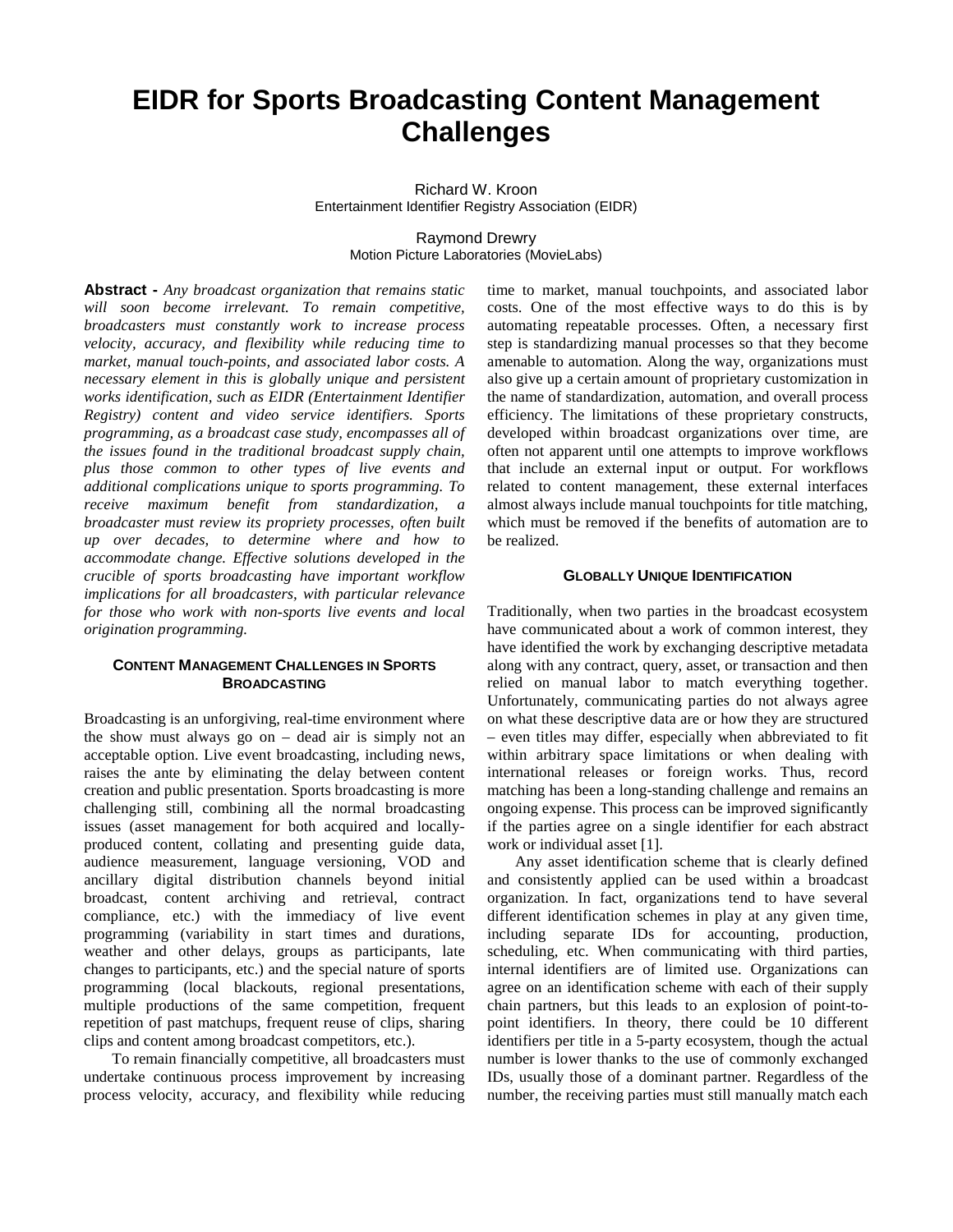received ID. This could lead to five matching efforts per title in this example (the issuing party does not have to match the ID, having created it). Using a common, global identifier for these third-party interactions reduces the number of IDs in play to one, regardless of how many partners are involved in the exchange [2]. Of course, complex workflows do not have just one title exchange each, so the actual number of touchpoints and matching efforts per workflow can be quite high, with costs to match.

Cognizant Technology Solutions reviewed one such use case, where Warner Bros. and Microsoft adopted global identification for the delivery of feature films for Xbox Live playout. They calculated an immediate savings of 650 labor hours/year, with the potential to save 8,750 labor hours per year with 5 participating partners [3]. Broadcast workflows involve orders of magnitude more titles than the feature film use case studied, and broadcast supply chains involve far more than just two partners in their end-to-end workflows, so the potential for labor savings is significantly higher than calculated here.

There are several possible globally unique identification schemes that could be employed in the broadcast supply chain, including:

- 1. Classification systems, such as used by most libraries
- 2. Proprietary inventory indexing, such used internally by most broadcasters
- 3. Statistically-unique identifiers, such as UUIDs [4] and UMIDs [5]
- 4. Globally-unique, curated identifiers, such as the Content IDs provided by the Entertainment Identifier Registry Association (EIDR) [6]

Each type of identifier has its advantages, but also its limitations. Classification systems rely on human judgment to assign IDs, so there is no guarantee that the same work will get the same ID every time. The IDs can be parsed to extract the work's classification, but unambiguous identification still requires a shared resolution system. Indexing systems are easy to construct, but are only valid within their local domains, limiting both their coverage and their utility for multi-party communications without the burdensome cost of multiple manual matching touch-points. Statistically unique identifiers are also easy to produce, but they cannot be used by themselves to link related assets and do not come with a discovery mechanism that can resolve an ID to its descriptive metadata. In addition, it is not possible to say for certain that they will always be unique, just that it is very unlikely that they will duplicate [7]. For multi-party workflows and applications, the best overall solution is the use of a curated identifier that is guaranteed to be unique, persistent, and publicly resolvable, such as the EIDR Content and Video Service IDs [1].

### **EIDR AS A CURATED IDENTIFIER FOR BROADCAST**

EIDR provides curated global registries of unique and persistent identifiers for audiovisual content (Content IDs) and delivery channels (Video Service IDs) based on the ISO/IES 26324 Digital Object Identifier (DOI) standard [8]. The International DOI Foundation guarantees the persistence and resolvability of all DOIs, so once issued, EIDR IDs are never deleted and can always be resolved to the associated record.

EIDR IDs are opaque, randomly assigned "dumb" numbers. Content IDs come from a pool of 1.2 septillion values  $(16^{20} = 1,208,925,819,614,630,000,000,000)$ , while Video Service IDs come from a pool of 4.3 billion values  $(16^8 = 4,294,967,296)$ . EIDR IDs cannot be parsed to provide descriptive information. Instead, they are publicly resolvable, so with an EIDR ID, one can look up its descriptive metadata without restriction or charge. The reverse is also possible, using descriptive metadata to look up an associated EIDR ID [6].

EIDR Content IDs also can be retrieved using one of the many alternate IDs recorded in the EIDR Registry, such as an ID assigned to an asset by a production company, data aggregator, or audience measurement service. Additionally, the EIDR ID can be used as a pivot point, starting with one third-party ID and using that to retrieve a different third party ID from the EIDR Registry [9].

## *I. EIDR Content IDs*



EIDR Content IDs support a hierarchical association, including works in the abstract (title records), versions of works (edits), and viewable representations of works (encodings or manifestations). The EIDR Registry contains metadata and APIs that allow traversal of the hierarchy and discovery of related items through relationships. This model works well with both traditional applications and the evolving world of linked open data (LOD) and the Semantic Web [10].

In the diagram that follows, the object names inside the boxes are those most familiar to broadcasters, while those above the boxes are the EIDR equivalents.



FIG 2 THE EIDR CONTENT ID HIERARCHY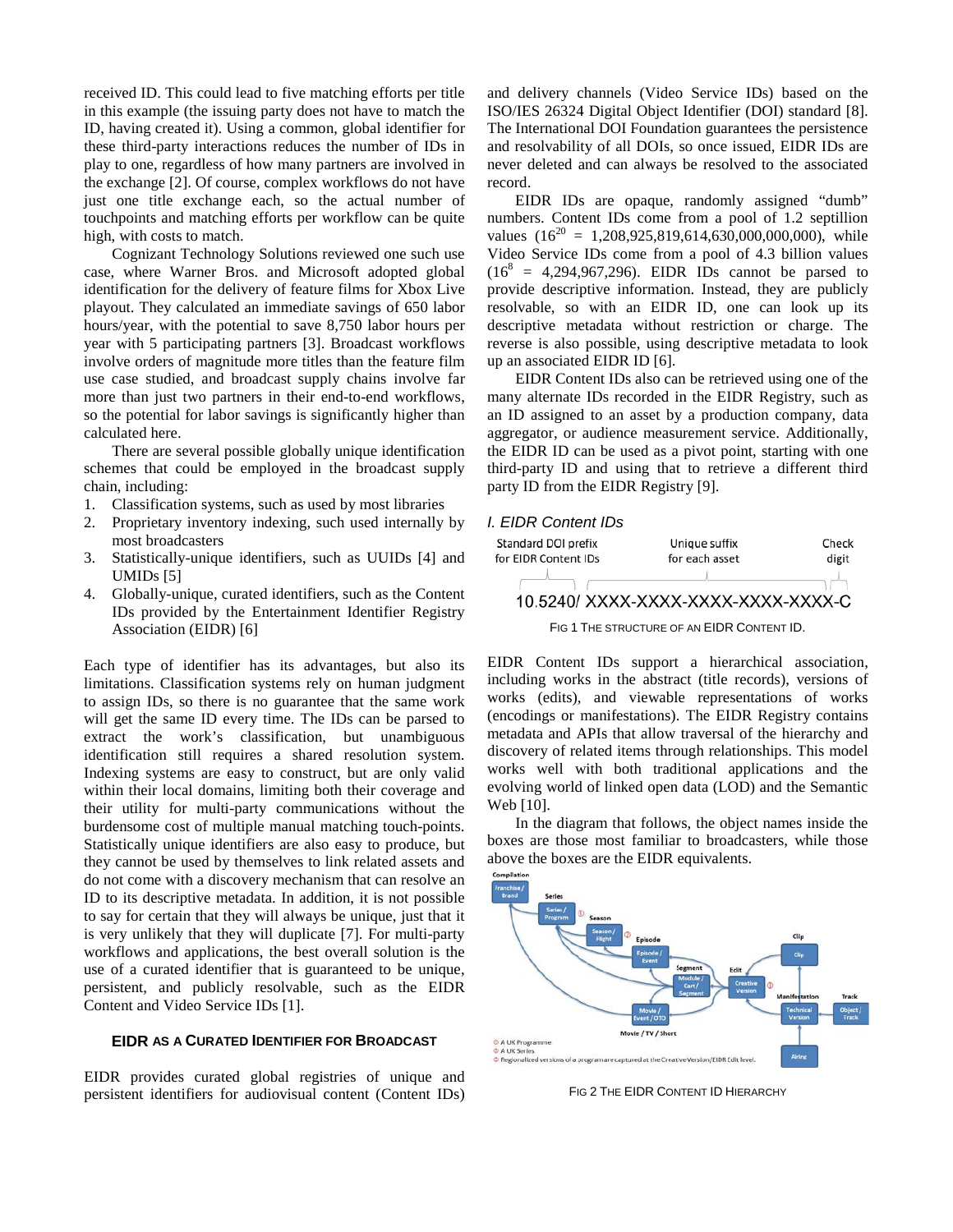In addition to the standard broadcast hierarchy, which accommodates both stand-alone works (made-for-TV movies, specials, etc.) and episodic works, the EIDR Content ID Registry supports multiple types of asset groupings and relationships, such as franchises, compilations, and composites. There are also a number of non-hierarchical relationships that allow one to specify other types of asset relationships, such as linking a promotional piece to the program it promotes, identifying one asset that represents alternate content for another, etc.

EIDR does not include presentation date and time information beyond the original showing of each work, so it cannot be used by itself as an airing ID. However, the Content ID (identifying an audiovisual asset, optionally at the title, edit, or encoding level) plus the Video Service ID (identifying a video delivery channel) can be combined with date/time information to identify a specific airing.

Once assigned, EIDR Content IDs can be carried with media files in metadata sidecars or other loosely coupled associations, or embedded directly in media files and data streams in a variety of ways, including [11]:

- **Standard Text Representations** SMPTE Recommended Practice RP 2017 provides for standardized representations of EIDR IDs in text, KLV (key-length-value), and URI representations [12]. EIDR additionally defines a variety of representations including full and compact binary, Base64URL, and URN [13]. These representations can be used in/carried by multiple packages and standards, including XML.
- **MXF** SMPTE is presently developing an EIDR Descriptive Metadata Scheme (DMS) to allow EIDR IDs to be carried in an MXF (Material Exchange Format) file [14].
- **AS-03 and AS-11** The AMWA AS-03 (Program Delivery to multiple broadcast stations ) and AS-11 (Program Contribution to a playout facility) subsets of MXF provide direct mechanisms for embedding EIDR IDs via the AS\_03\_Identifier and Other Identifier elements, respectively [15].
- **IMF** EIDR IDs can be included in an IMF (Interoperable Master Format) Composition via the //CompositionPlaylist/ContentVersion/ Id element [16].
- **BXF** EIDR IDs can be carried in a BXF (Broadcast) Exchange Format) data exchange wherever BxfAlternateId is used [17].
- **Open ID Binding to Essence** A SMPTE study group is exploring ways to bind an EIDR ID to a media essence via audio and video watermarks [18].

## *II. EIDR Video Service IDs*



FIG 3 THE STRUCTURE OF AN EIDR VIDEO SERVICE ID.

EIDR Video Service IDs are a generic video distribution network identifier, designed to identify linear and non-linear audiovisual content delivery channels. They were developed to satisfy the requirements of the CableLabs Universal Content Provider Identifier [19].

The primary use cases for Video Service IDs cover the unique identification of traditional terrestrial, satellite, and cable linear broadcast channels and networks, such as ABC, HBO, ESPN, etc.; their related SD, HD and other variants; and their related regional or local feeds, such as East vs. West Coast and other regions that may receive different feeds for different reasons. In addition, Video Service IDs can identify online, IPTV, and VOD services.

These various delivery channels do not necessarily correspond directly to corporate entities. For example, Fox Sports West is not a separate company in its own right, but their corporate affiliations can be recorded. For example, ESPN, the channel, may be affiliated with ESPN (the company) and/or with The Walt Disney Company.



FIG 4 EIDR VIDEO SERVICES

In the preceding Video Service example, The XYZ channel has its own EIDR Video Service IDs as do its localized feeds, each of which carries the same programming but with specific variations in time offset, format, or primary language. The Party ID that defines the corporate parent for the XYZ channel is from another of the EIDR Registries, this time providing unique company identifiers, each of which begins with a 10.5237 prefix (to distinguish it from the 10.5239 prefix used by Video Service IDs) [9]. The following example shows how a Video Service can have more than one associated corporation (EIDR Party ID), which can be used to group Video Services by associated brand, while the example after that shows how to identify station affiliation using a combination of EIDR Party and Video Service IDs.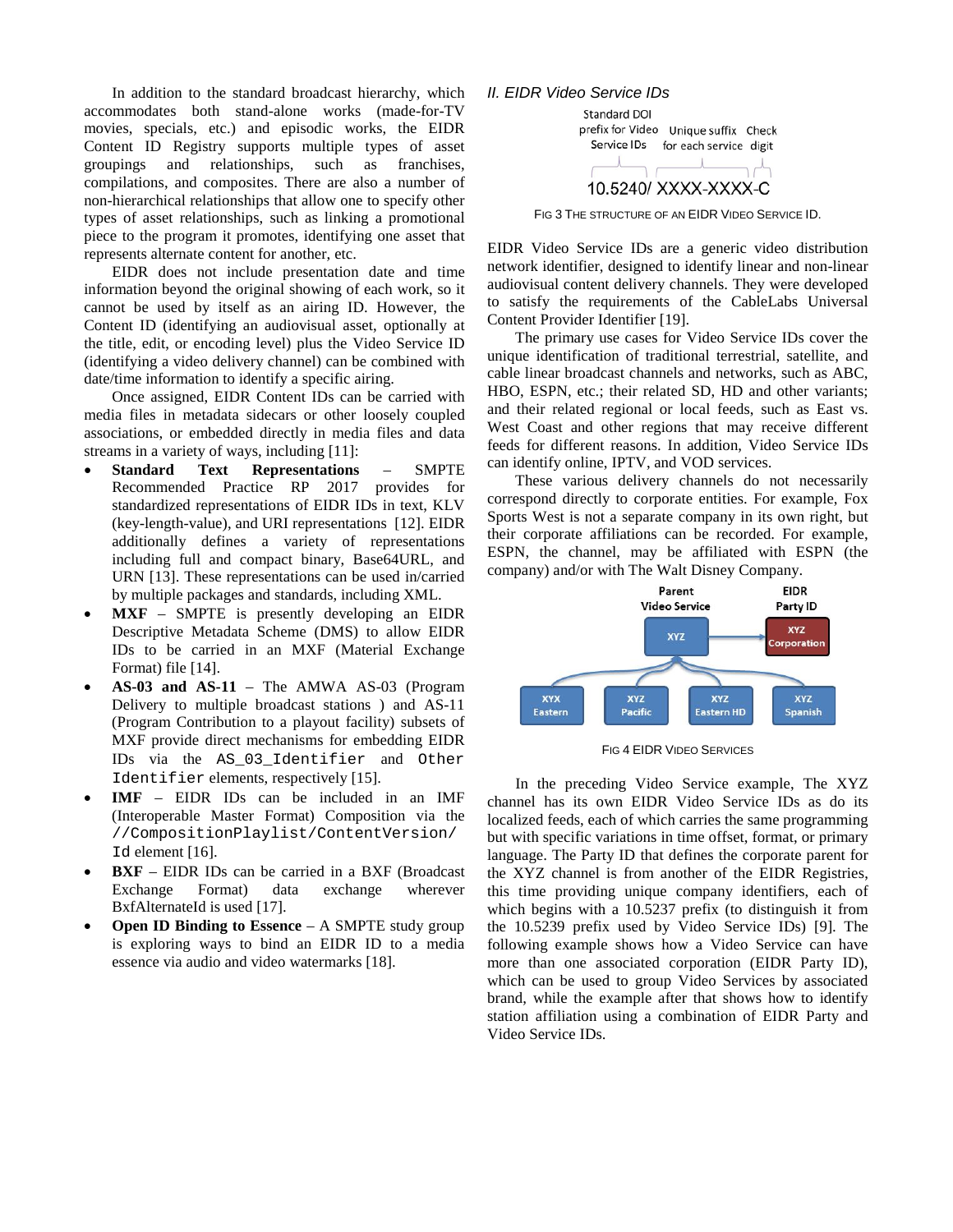

FIG 5 USING EIDR PARTY IDS TO GROUP VIDEO SERVICES BY BRAND



FIG 6 USING EIDR IDS TO SHOW STATION AFFILIATION

There are two principal ways to identify regionalized content with Video Service IDs:

1. Using Video Service IDs to identify each regional channel variant



FIG 7 EIDR VIDEO SERVICES WITH REGIONALIZED CONTENT, OPTION 1

2. Using Video Service IDs to identify the distinct video feeds carried with each channel



FIG 8 EIDR VIDEO SERVICES WITH REGIONALIZED CONTENT, OPTION 2

In the first option, regional variants of video services are created to represent each unique combination of actual content that may be delivered to a client, following the model typical for EPG data. Since, like Content IDs, EIDR Video Service IDs are durable and permanently resolvable, they are not used to identify ephemeral entities. So, just as a broadcaster does not change their call sign or channel name during the interval of a one-off event blackout, under this first option, one would not change the distribution channel's Video Service ID.

In the second option, the actual feed carried by each channel is identified by its own Video Service ID. There are no specific identifiers for blackout windows, but the blackouts can be identified in a particular channel by the switch to an alternate feed. While convenient for the sports broadcaster, this breaks the traditional EPG model, limiting its utility in many of the workflows with external touchpoints described in the section that follows [20].

The first option, where the content switch in a blackout is identified based on the Content ID of the presented program, rather than by the Video Service ID of the carried feed, is therefore preferred.

## *III. Broadcast Workflows with External Touchpoints*

When combined, Content and Video Service identification can be used in most broadcast workflows with external touchpoints – the ideal use cases for curated identifiers. For acquired content, Content IDs arrive with the avails from the content producer. For locally produced content, the Content ID can be used as a project ID to coordinate amongst the various production partners and contractors. From there, EIDR Content IDs carry through the order and fulfilment process, possibly in combination with Video Service IDs for organizations that operate multiple channels. The IDs then flow through the broadcast organization and come out the far end in schedule data going to guide providers and audience measurement services. In the financial reconciliation sphere, Content and Video service IDs are used when communicating with music rights and retransmission collectives as well as the original content providers.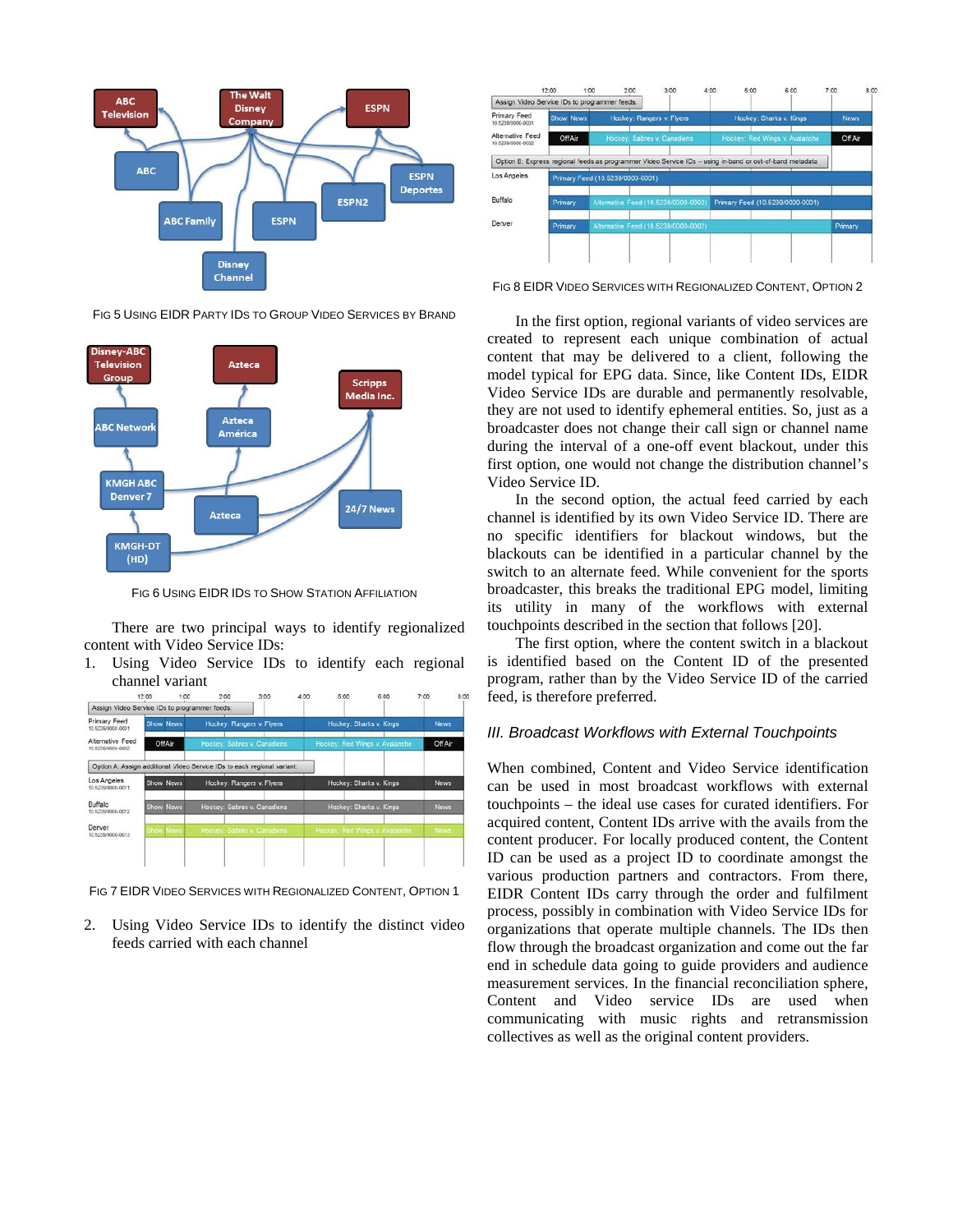

FIG 9 EIDR IDS IN WORKFLOWS WITH EXTERNAL TOUCHPOINTS

When communicating with partners who have not yet adopted EIDR, or when interfacing with legacy systems that cannot carry EIDR IDs, the EIDR alternate ID repository can bridge the gap. Each EIDR Content record can hold an unlimited number of alternate IDs, allowing immediate integration with any existing partner, workflow, or system.

#### **THE SPECIAL CHALLENGES OF SPORTS BROADCASTING**

#### *I. Identifying the Identified*

The first point to consider when using a curated identifier in sports broadcasting is what the identifier identifies. The possibilities include:

- A sporting event
- An audiovisual production of that event
- A content edit of that production of that event
- An encoding or other technical version of that edit of that production of that event

The correct choice depends on the workflow, since different situations require different levels of identification, singly and in combination.

Once what the identifier identifies has been determined for a particular workflow, the next point of consideration is the relationship between the identifier and the thing being identified. In most workflows, they are one and the same. In others, the relationship is defined by context and accompanying metadata. For example, in an avails situation, the acquired item is identified in an order by an Edit ID. The deliverable will be a technical representation of that Edit (an EIDR Manifestation), but it may still be associated with the EIDR ID of the order. The context of the order, metadata accompanying the delivery, or simple inspection upon receipt can identify the nature of the technical version actually delivered (ProRes vs. MPEG, SD vs HD, etc.), so an EIDR Manifestation ID is not necessary.

Within the broadcaster, the "original," or Grand Master, version of a program has its own EIDR Edit ID, but derived versions (syndicated cut downs, time tailored versions, international versions, etc.) need not if they are sufficiently

well-defined by context and accompanying metadata. If there is any chance that they might escape into the wild without their qualifying characteristics, then certainly a separate Edit ID should be assigned. The same is true for technical versions and encodings. The master mezzanine should have its own Manifestation ID, but derived encodings may not if they can be clearly, consistently, and unambiguously identified from context or inspection. As with Edit IDs, when in doubt, identify by assigning a unique Manifestation ID to the derived versions.

These issues are common to all broadcasters. Sports broadcasting simply raises the ante by adding the notion of the event that is being presented and placing it on top of the normal hierarchy. EIDR IDs cannot be used to identify events, just as they cannot be used to identify the source material for a motion picture or television episode, but they can carry alternate identifiers that do. So, if an organization has an event identifier, it can be added to the EIDR registry so the programs can be tied to the events they depict. Since different organizations may use different event identifiers, the alternate IDs in EIDR carry a domain value to identify the authoritative source of the identifier. For example, Flixster/Rotten Tomatoes Content IDs have a "flixster.com" domain to distinguish them from other IDs, such as ITV IDs, which have an "itv.com" domain.

Following is a list of the recommended EIDR ID associations:

- Production project identifier  $\rightarrow$  Title ID
- Avails and Acquisitions  $\rightarrow$  Edit ID
- Content Delivery  $\rightarrow$  Varies by delivery mechanism, but generally matched to the order ID with the option to include a Manifestation ID
- Playout and Traffic Management  $\rightarrow$  Manifestation ID
- Asset and Archive Management  $\rightarrow$  Manifestation ID (perhaps grouped by Title or Edit ID)
- EPG and Content Discovery  $\rightarrow$  Edit ID
- Ad and Audience Tracking  $\rightarrow$  Title ID
- Music Rights and Broadcast Logs  $\rightarrow$  Edit ID

#### *II. Clips and Granular Identification*

Sports broadcasters are uniquely clip-happy. Programs are regularly sliced up into a variety of clips that are then repurposed in innumerable ways. They are also shared with other broadcasters (who did not carry a program depicting a particular event) in a reciprocal exchange for other clips. They appear in promotional bumpers and interstitials and are used in news, commentary, and highlight shows that recap games, summarize activities (such as the "Hit of the Week"), and recall the past times when something similar took place.

An editor may cobble together clips from a half-dozen different sources, mixing in-house and acquired content, and present them as a single package without recording the original source of the clips. Since digital media does not suffer from analog generational loss, editors no longer have to go back to the source material for their clips, and may clip from previous packages of clips or other shows that used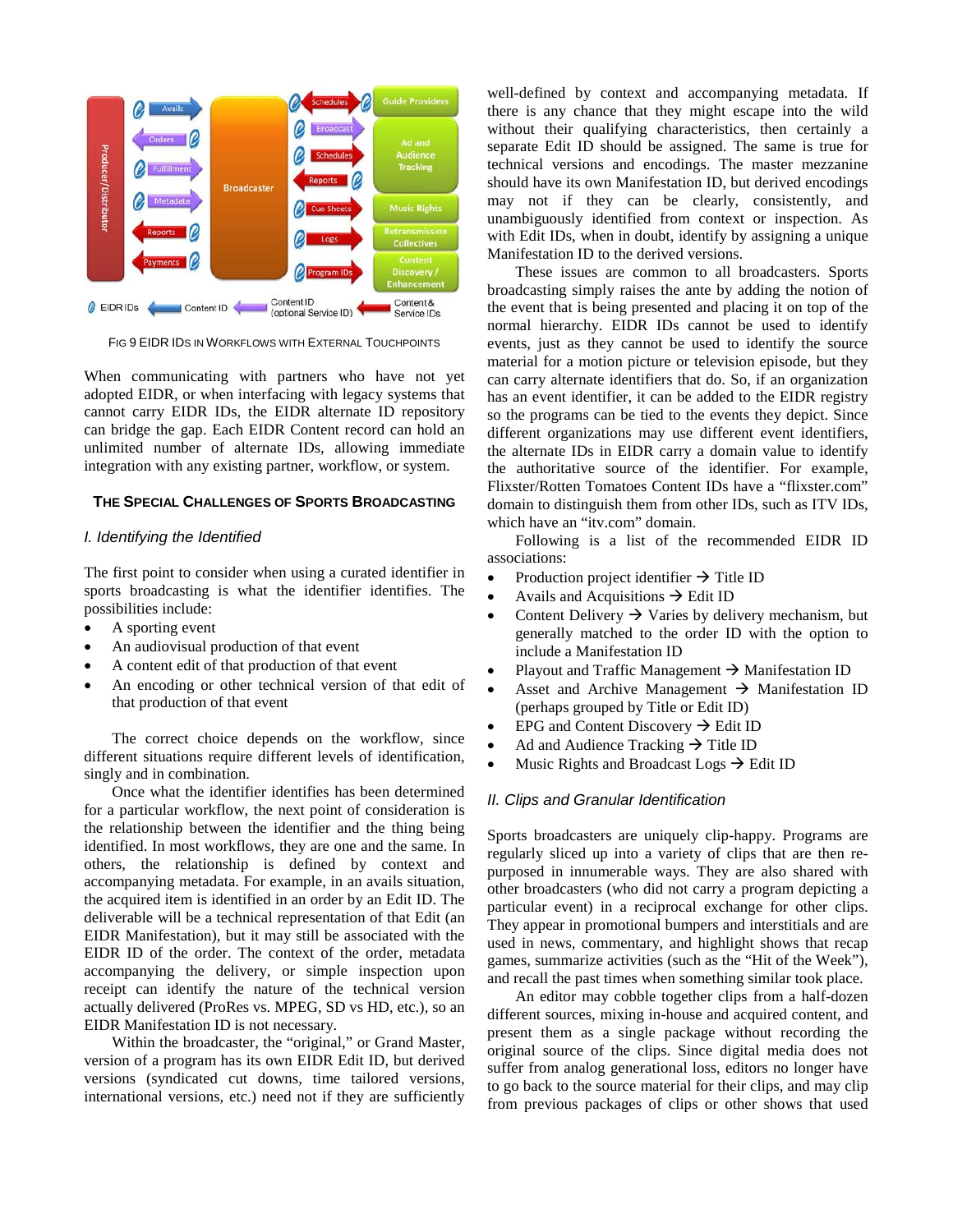clips from other sources. Unraveling all of this after the fact can be nearly impossible if not cost prohibitive.

These clips are everywhere, and they are very poorly identified and tracked. This can quickly become a contract compliance issue if there are any limitations on the use of a particular clip, if per-use royalties are owed, or if source acknowledgements are required.

To address these issues, EIDR provides a clip identifier. It is a Content ID that has an Edit or another Clip record as its parent and can identify the time-offset duration of the material extracted into the new clip. Because these are standard EIDR Content IDs, they can be embedded directly in media files, ensuring that the Clip ID travels along with the clip wherever it goes. (From the Clip ID, one can resolve the Edit ID and ultimately the Title ID of the show from which the clip was extracted.)

The question then becomes, just because you can identify a clip does that mean that you must identify a clip? This harkens back to the section on "Identifying the Identified" and the discussion of the association between an ID and the thing being identified. In general, one should clearly identify down to the level of the "just reported difference," a concept similar to the "just noticeable difference." In this case, one provides a unique identifier for anything that needs to be individually reported. That is why traffic management is at the Manifestation level while music rights payments are at the Edit level – it matters if the content you play on air is the SD or HD encoding of a program, but the music rights do not vary at the Manifestation level, so reporting Manifestation IDs with a music cue sheet is unnecessary. Cue sheets can be tied to Title IDs, but that runs the risk of reporting incorrect results when edits use different music.

So, in a particular broadcast application, does a clip represent a just reportable difference? Are there royalties that must be paid based on how often and where a clip is presented? Is the Research Department collecting audience performance data at the clip level? The likely answer today is, "No." If the reasonable answer for tomorrow is, "Yes," then there may be motivation to start recording at the clip level now to be future proofed for when the need arises.

The exception to this are clips that carry license restrictions or that are prepared for individual Web streaming. In the first case, if usage royalties must be paid (or will be earned) on a licensed clip, then it is important that its uses be closely tracked. The sports broadcaster will need to have a tracking mechanism regardless. Adding an EIDR Clip ID to the tracked asset is a simple matter. In the second case, if a contiguous program clip is presented as a single unit that a consumer may view, then it makes sense to register it so it can be tracked and reported going forward. (A package of clips assembled from different programs or non-contiguous segments of a single program is registered as a unique composite program with a unique Title ID or Edit ID, respectively.)

## *III. Variable and Inconsistent Descriptive Metadata*

To assign an ID, one must be able to describe the work being identified with sufficient clarity to distinguish it from all other similar works. The same is true for edits and manifestations, but there the de-duplication domain is constrained to sibling edits of the same abstract work or sibling manifestations of the same edit, so clear and differentiating metadata is much easier to come by. This is an issue for all ID registrants, but it is of particular concern in sports broadcasting.

The primary distinguishing characteristic for most broadcast programs is the title (for episodic programs, the episode title within the scope of the series or season). In sports, event titles are often based on the names of the competitors in the sporting event. This becomes problematic when:

- One event has multiple sub-events (as with a track and field competition, gymnastics, ice skating, etc.)
- One event has multiple competitors (as with tournaments, the undercards on a boxing event, the Olympics, etc.).
- A sporting event spans multiple days (as with the Tour de France, the World Cup, Wimbledon, etc.)
- The same competitors meet multiple times in the same day (as with a baseball double-header – there hasn't been a triple-header since 1920 [21])
- An event has last-minute competitor changes (due to illness or injury and as may be the case in a singleelimination tournament)
- An event is re-scheduled from its original date/time (due to weather or other external factors).
- The same scheduled program carries different events in different regions (as when the College Football Game of the Week features different games depending on the local conference), blurring the line between series and brand/franchise.
- Multiple programs are produced depicting the same event – these may be produced by the same company for different markets or produced by different companies. For example, for the recent London Olympics, the BBC broke out individual events like the 100M final into their own programs, while ITV presented large 3-hour blocks of Olympics coverage featuring the same events.
- Multiple programs are produced using the same raw materials. Using the Olympics as an example, which is perhaps the most complicated sporting event to host or to broadcast, the host country provides the same feeds to all broadcasters, who then produce their own programs. Formula One racing also provides a common feed, but individual broadcasters may augment this with additional material focused on a particular car or driver.
- The same program is presented with different primary languages. This is akin to dubbing a scripted program and may come with or without language-specific lowerthirds and motion graphics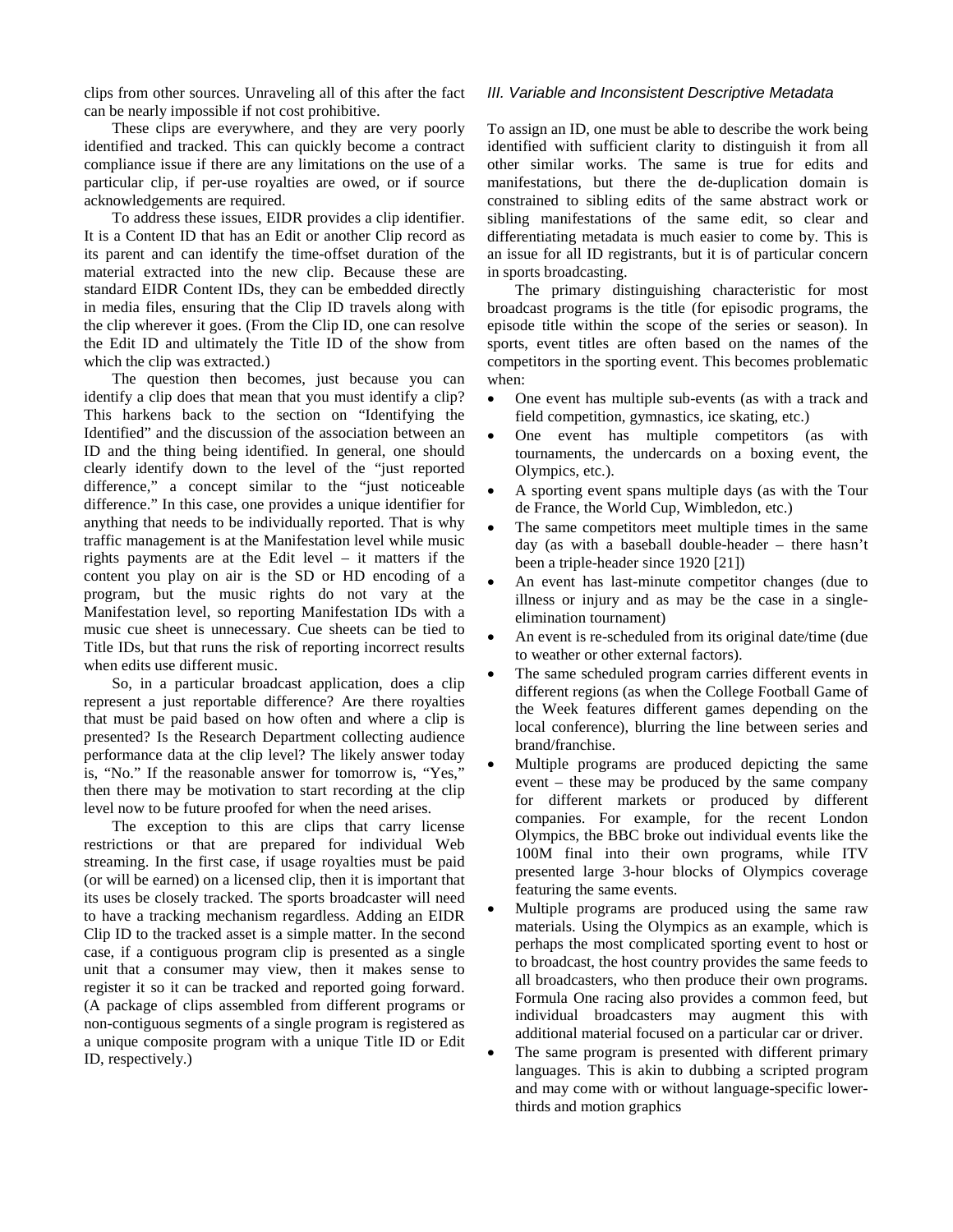The same program is simulcast on multiple distribution channels or media (for example, a TV/radio simulcast, a broadcast/Web streaming simulcast, or broadcast by multiple outlets with local station identification).

In addition, most broadcaster master title management systems track the actors who appear in scripted fiction programs, helping to identify and disambiguate different programs. (There is some debate if "reality TV" programs are non-fiction, but regardless, their participants are treated as actors in most title management systems.) For sporting events, the competitors are rarely, if ever, captured directly and may only appear in the title or synopsis. Directors are also of significance in title de-duplication. They are generally available for motion pictures, often available for scripted episodic, but hardly ever available for live events, news, and sports.

So, how do sports broadcasters identify their programs so they can be differentiated from one another and remain discoverable should a metadata search be required to extract an assigned ID? The three most useful identifying characteristics for a sports program tend to be:

- **The Title** Almost any naming convention can be used so long as it is consistently applied and is sufficient for human disambiguation. Organization of registrations into episodic structures, where applicable, can help disambiguate similar titles.
- **The Event Schedule** While EIDR does not provide an Event ID, it can track the date and time (with local time zone) of the scheduled start of an event. This can help differentiate similar programs presented on the same day. (Of course, if one has a unique event ID, it can be added to the EIDR record as an alternate identifier.)
- **The Program Producer** When the same event is covered by multiple broadcasters, title and schedule are insufficient to differentiate their individual productions. The production company (or companies), and optionally the primary broadcaster (a Party ID identifying the broadcast company, rather than a Video Service ID identifying the broadcast channel) for whom a program has been produced, can help disambiguate the programs.

Additional identifying characteristics are also useful to record, and should be included as part of a standardized registration practice, including:

- The original broadcast date (or anticipated broadcast date for a program that has not aired yet)
- Anticipated running time (useful to distinguish a full game from game highlights)
- The primary language used in the presentation (for sports, this is generally the language spoken by the commentators and use for on-screen text)
- Any alternate titles by which the program may be known (quite useful for language disambiguation and later discovery)
- Any alternate identifiers that may be available (including house production IDs and event IDs)

Certain accommodations can be made if not every data point is available in every situation. As a final stopgap, if the EIDR automated de-duplication system cannot say with confidence that a proposed program registration is unique (or matched to a previous record), the registration is referred for manual review. This adds a delay to the registration process, so it is always better to provide as much descriptive metadata as possible up front so the automated system can make its best determination. Of course, registering at the earliest practical point is also highly recommended. (Keep in mind that the de-duplication domain can be constrained by using an episodic structure and is naturally constrained for edits and manifestations, so not every registration runs the risk of requiring manual review.)

To address the variability inherent in sports broadcasting, and to account for the natural evolution of a program that is registered early, the initial ID registration must be followed by metadata updates to the EIDR Registry should any of the key identifying characteristics change prior to the program's initial presentation.

## *IV. Variable and Inconsistent Program Schedules*

Traditional broadcast programming is only occasionally preempted by another program – and then generally only in the case of important breaking news. Pre-emption and cancellation are a regular occurrence in sports broadcasting, as they are in other live events broadcasting. Live events can also run long – and occasionally short – leading broadcasters to either switch to their next program early (leaving the audience for the next program to "join in progress") or to air alternative programming to fill the time slot. (Live post game analysis programs are particularly handy since their durations can be adjusted to re-align the broadcast schedule.)

There is another issue, unique to sports broadcasting, that confounds program schedules, and that is the mid-game switch, or what ESPN calls a "whip-around." In this case, a scheduled game is not as exciting as anticipated, so, to avoid losing current viewers, the broadcaster switches to a more interesting game.

EIDR Content IDs identify the program, not the events being depicted. If for some odd reason, *NFL Monday Night Football* presented celebrity curling with play-by-play by Chris Berman instead of football, the program would still be *Monday Night Football*. In the case of a program preemption or whip-around, there are two separate programs, where one replaces the other within the first program's scheduled time slot.

All of this causes consumer confusion, since program guide information published in advance will not match the programs actually being presented on air, and audience measurement issues, since ratings are generally reported according to the scheduled programs. (This is not an issue for music rights, retransmission royalties, and other financial reconciliations, since those take place far enough after the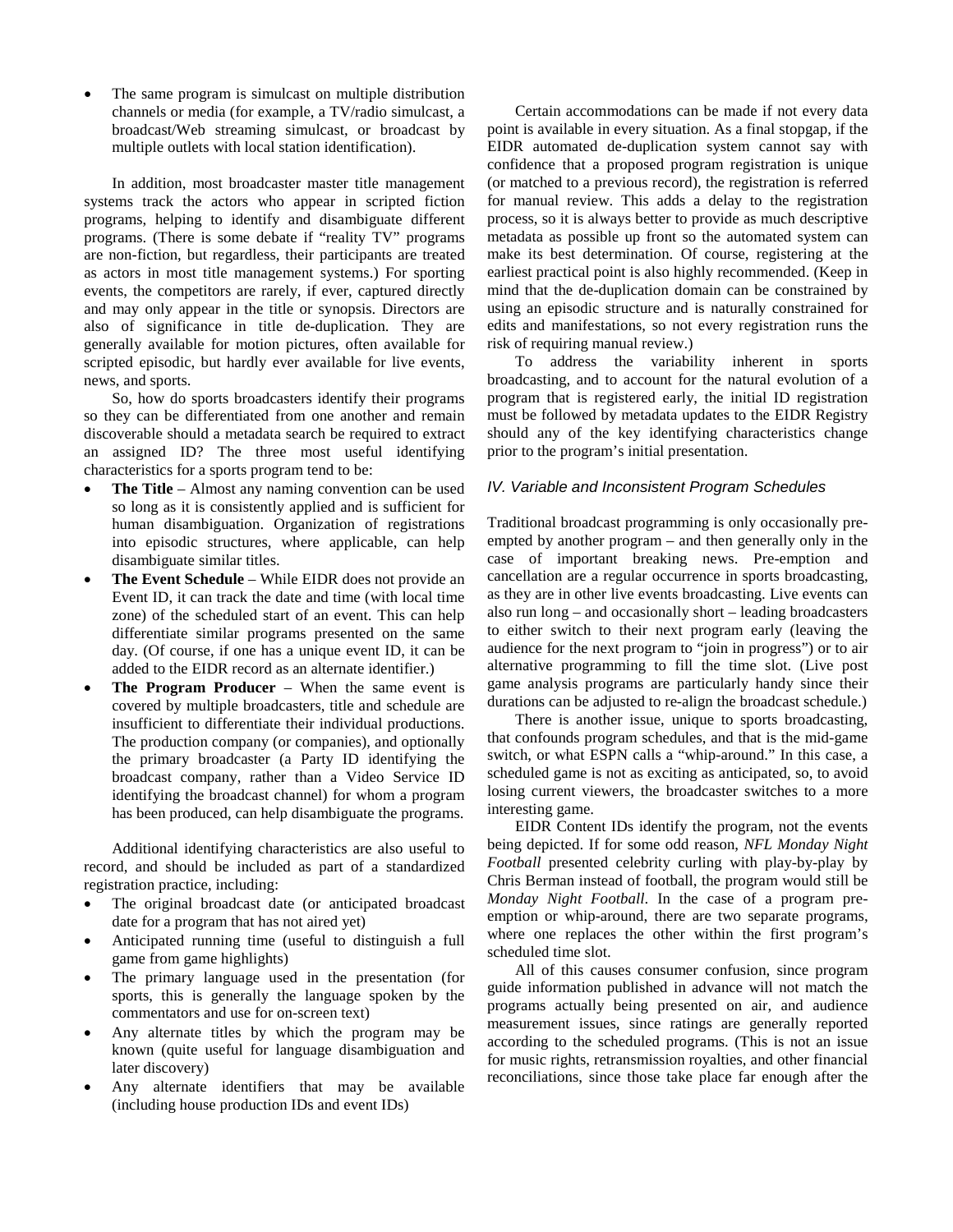airing that certified broadcast logs can clear up any confusion.)

The ultimate technological solution is to embed EIDR IDs in the broadcast stream, so guide providers, audience measurement firms, and others will know exactly which program is being aired on which channel at which time, and can adjust for any deviations from the published schedules [23]. Until that time, several standard practices limit the organizational impact of sports programming schedule vagaries.

- For guide and immediate audience measurement purposes, the EIDR ID identifies the program intended for presentation. This is tied to the time slot. (Recall from the earlier discussion that an EIDR ID identifies one thing but can be associated with another thing – here, it identifies the program and is associated with the time slot.)
- The broadcaster will still track the EIDR IDs of the programs actually presented (ideally, drawn from the traffic management and playout systems that delivered the content to air) and use that in its final reconciliations (including adjusting audience measurement data was reported by time slot, not by program).

Local pre-emptions and blackouts are a slightly different matter, since they are generally established in advance, though the lead-time may still be quite short, since it is generally dependent on the rate of ticket sales for the depicted event. They mostly apply to sports broadcasting, but may also affect concerts or other live events for which attendees pay an admission fee. The FCC's non-duplication rule can also come into play, where a local broadcaster has exclusive rights to a program also carried by a distant station being presented in the local area on a cable or satellite system [24]. In any case, these blackouts (and the programming content that replaces them) are addressed using a combination of Video Service and Content IDs, as noted earlier.

## *V. Deviations from Standard Episodic Structure*

The challenges of traditional episodic program identification are well understood and easily addressed following EIDR's established best practices, including the usual edge cases of season-less series, strip shows, miniseries, re-cut series, and modified distribution bundles. Sports networks also have episodic programs, but because they are developed and presented in an environment optimized for sports programming, they do not have many of the back office structural elements normally associated with episodic programs. As a result, when sports broadcasters do produce episodic programs, they are not structured and managed in a way that would be recognized by traditional broadcasters or accommodated by most asset and metadata tracking systems. This provides a particular challenge when applying standard practices to sports network episodic programs. For example:

- When organizing sports into traditional broadcast seasons, how does one categorize playoffs, pre-season play, exhibition games, and other activities that take place outside the established season?
- In college sports, the conferences are often independent brands, so if one were to put college football into an episodic structure, would that require one series for all of college football or one series for each of the conferences? If you attempted the latter, where would you put an inter-conference game?
- Annual and quadrennial events, such as the Super Bowl and the Olympics could be individual series, but they are better served by collecting them as brands or franchises (under an EIDR Compilation) and dealing with their recurrences separately.
- Professional sports leagues and teams have their own broadcast outlets, often presenting the same material as the sports networks, but packaged in different ways.

These issues are not insurmountable, but they do require individualized solutions. While each broadcaster's mapping to the EIDR episodic structure may be slightly unique, it is still consistent within the organization. Sports broadcasters may need to customize their episodic mappings per sport, league, or show to accommodate these variations. Then, individual program registration can be automated so that an EIDR ID is created whenever a new record is defined in the broadcaster's internal title system.

This additional up-front investment is more than recouped through future savings, since each new entry in an established series or season enjoys a constrained deduplication domain and is much less likely to bump up against a confusingly similar record that requires manual differentiation. Once sports broadcasters get down to edit, clip, and manifestation levels, there is no material difference between episodic and non-episodic programs and standard automation rules apply.

## *VI. Acquisition of Off-Air Recordings*

This is not so much a special problem of sports broadcasting as an increasing opportunity for all broadcasters where curated identification can play an important role. Currently, off-air recordings may be captured for use as catch-up TV and VOD content. In addition, most television and radio archives record off-air programs and add them to their holdings as digital assets. This represents a high volume of content, both in terms of total hours of programming and in individual catalog items, so every economy of scale must be applied to make this acquisition activity practical.

These materials can be collected in digital form using automatable, scalable, and mature off-air capture platforms, such as Cambridge Imaging Systems' Orbital [25], but the descriptive metadata captured with the broadcast materials tends to be both low density and low quality. This then requires a separate acquisition step to obtain complete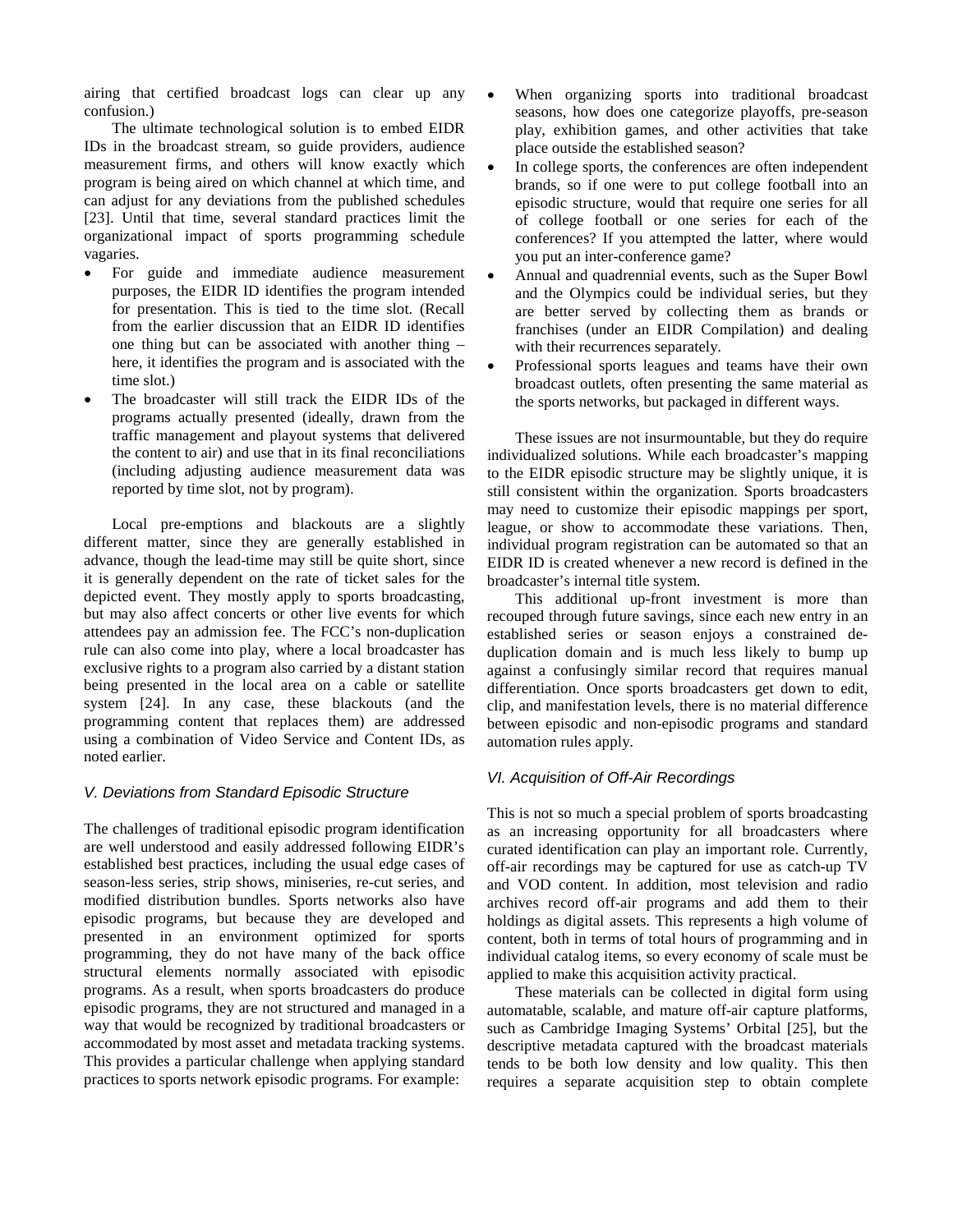descriptive metadata and a matching process to link this to the recordings.

Embedding EIDR Content and Video Service IDs for program and delivery channel identification into the broadcast stream [23], EPG data, certified broadcast logs, and descriptive metadata provided by the broadcasters themselves and third party data aggregators, allows for the collation of these disparate sources in an automated workflow. This produces a rich content record for downstream activities, including VOD deliveries and archive client search and discovery. This process also adds value to the recordings themselves, making them more available to the original broadcaster or other licensees for reuse and resale across the broadcast sector [1].



FIG 10 LINKING DISPARATE DATA SOURCES WITH AN EIDR ID

#### **CONCLUSION**

Sports broadcasters have issues. Their issues appear in greater number and variety than for other types of broadcasters, since they start with all of the complications of traditional broadcasting, including live events and news, and add to that the unique world of sports. This has led to the creation of sports-specific solutions, which occasionally get in the way as sports broadcasters evolve and standardize their operations to take advantage of new revenue and costsavings opportunities. Many opportunities for improvement require the participation of supply chain partners outside the fixed walls of the sports broadcaster, leading to heavy reliance on manual title matching to facilitate these content management related workflows. Adopting global, shared identification using a curated registry such as provided by the Entertainment Identifier Registry (EIDR) for both content and delivery channel identification can help eliminate these manual touchpoints, reduce costs, and open up new opportunities for automation and process improvement. Other broadcasters can learn from these sports examples, as they adopt shared identification and work to align their internal systems and operations with their supply chain partners.

#### **REFERENCES**

[1] Kroon, R. W., et al. "Content Identification for Audiovisual Archives," *International Association of*  *Sound and Audiovisual Archives Journal*, No. 45, Summer 2015.

- [2] Kroon, R., "Bringing Order to Digital Identifiers," *M&E Journal,* Winter 2014, pp. 148-150.
- [3] Drewry, R. and Dulchinos, D., "Transforming Entertainment through Technology," *M&E Journal,* Fall and Winter 2013, pp 81-88.
- [4] ITU-T (Telecommunication Standardization Sector of ITU), "Information technology – Procedures for the operation of object identifier registration authorities: Generation of universally unique identifiers and their use in object identifiers," www.itu.int/rec/T-REC-X.667-201210-I/en. Last modified October 2012.
- [5] Wallaskovits, N. and Liebl, C., "UMID Unique Material Identifier." www.digitalpreservationeurope.eu/publications/briefs/U MID\_Unique%20Material%20Identifier.pdf. Accessed November 16, 2014.
- [6] Entertainment Identifier Registry Association, "About EIDR," eidr.org/about-us, Accessed January 24, 2015.
- [7] Leach, P., M. Mealling, and R. Salz, "A Universally Unique IDentifier (UUID) URN Namespace,' www.ietf.org/rfc/rfc4122.txt. Last modified July 2005.
- [8] International DOI Foundation, "The DOI System," www.doi.org. Last modified January 21, 2015.
- [9] Entertainment Identifier Registry Association, "EIDR System version 2.0 Registry User's Guide," eidr.org/documents. Last modified August 13, 2013.
- [10]Entertainment Identifier Registry Association, "Overview," eidr.org/documents. Last modified July 2014.
- [11]Lemieux, P-A, "The Use of EIDR in Broadcast Workflows," eidr.org/documents. Last modified January 2015.
- [12]SMPTE, "Digital Object Identifier (DOI) Name and Entertainment ID Registry (EIDR) Identifier Representations," RP 2079:2013.
- [13]Drewry, R., "EIDR: ID Format," http://eidr.org/documents/EIDR\_ID\_Format\_v1.2.pdf. Last modified March 3, 2014.
- [14] SMPTE, "Carriage of EIDR Identifiers in MXF files," TC-31FS DG RP 2089.
- [15]Advanced Media Workflow Association, "Application Specifications," www.amwa.tv/projects/application\_specifications.shtm. Accessed January 24, 2015.
- [16]Chang, A., "SMPTE Standards PDA Webcast: IMF (Interoperable Master Format)," https://www.youtube.com/watch?v=bmhv36hmSP4. Last modified January 16, 2013.
- [17]SMPTE, "Using Ad-ID and EIDR as Alternate Identifiers in SMPTE BXF and ATSC PMCP," RP 2021-5.
- [18]SMPTE, "Open ID Binding to Essence," 24TB Study Group.